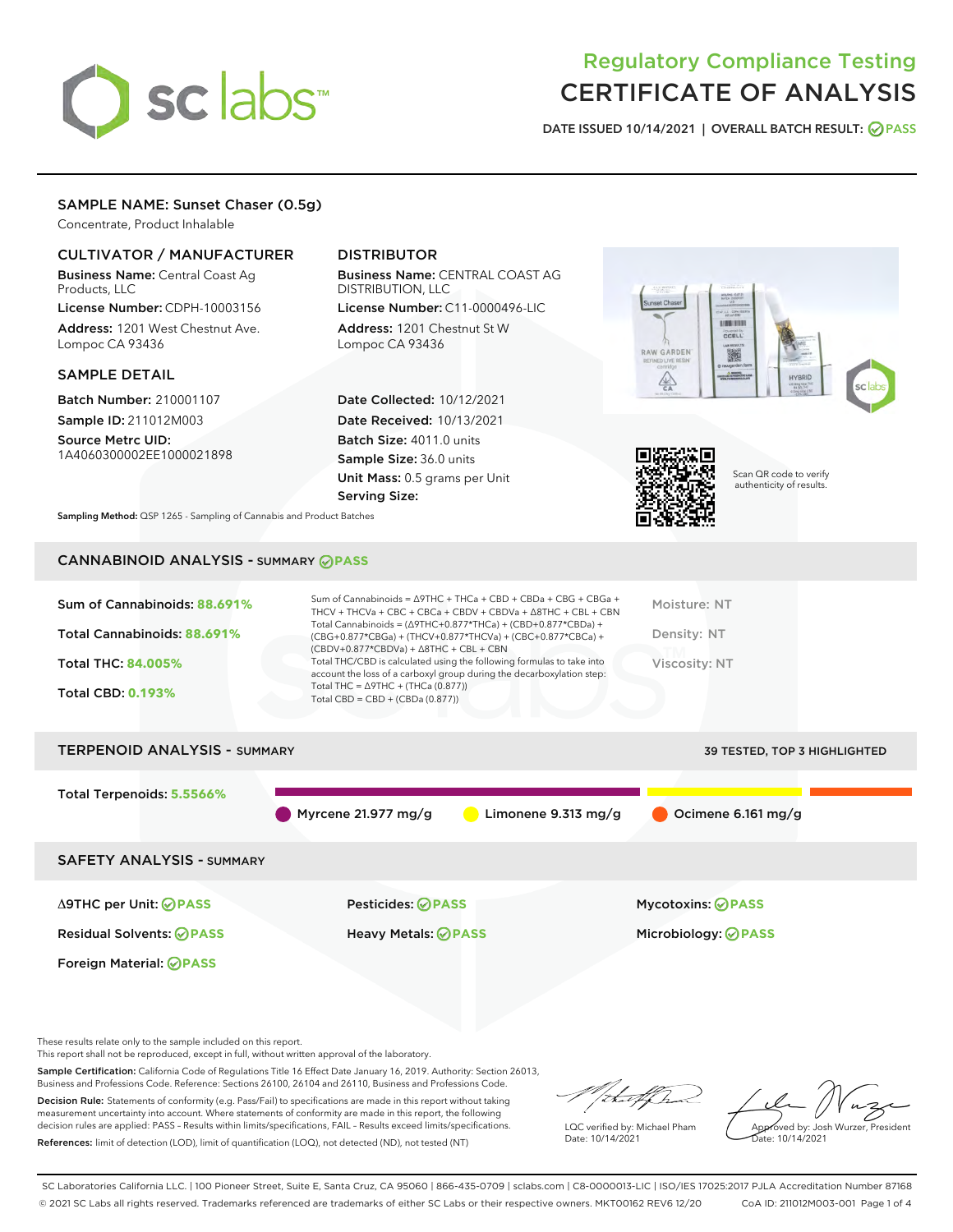



SUNSET CHASER (0.5G) | DATE ISSUED 10/14/2021 | OVERALL BATCH RESULT: 2 PASS

#### CANNABINOID TEST RESULTS - 10/14/2021 2 PASS

Tested by high-performance liquid chromatography with diode-array detection (HPLC-DAD). **Method:** QSP 1157 - Analysis of Cannabinoids by HPLC-DAD

#### TOTAL CANNABINOIDS: **88.691%**

Total Cannabinoids (Total THC) + (Total CBD) + (Total CBG) + (Total THCV) + (Total CBC) + (Total CBDV) + ∆8THC + CBL + CBN

TOTAL THC: **84.005%** Total THC (∆9THC+0.877\*THCa)

TOTAL CBD: **0.193%**

Total CBD (CBD+0.877\*CBDa)

TOTAL CBG: 3.823% Total CBG (CBG+0.877\*CBGa)

TOTAL THCV: 0.32% Total THCV (THCV+0.877\*THCVa)

TOTAL CBC: ND Total CBC (CBC+0.877\*CBCa)

TOTAL CBDV: ND Total CBDV (CBDV+0.877\*CBDVa)

| <b>COMPOUND</b>  | LOD/LOQ<br>(mg/g)          | <b>MEASUREMENT</b><br><b>UNCERTAINTY</b><br>mg/g | <b>RESULT</b><br>(mg/g) | <b>RESULT</b><br>(%) |
|------------------|----------------------------|--------------------------------------------------|-------------------------|----------------------|
| <b>A9THC</b>     | 0.06 / 0.26                | ±28.898                                          | 840.05                  | 84.005               |
| <b>CBG</b>       | 0.06/0.19                  | ±1.506                                           | 38.23                   | 3.823                |
| <b>CBN</b>       | 0.1 / 0.3                  | $\pm 0.23$                                       | 3.5                     | 0.35                 |
| <b>THCV</b>      | 0.1/0.2                    | ±0.16                                            | 3.2                     | 0.32                 |
| <b>CBD</b>       | 0.07/0.29                  | ±0.089                                           | 1.93                    | 0.193                |
| $\triangle$ 8THC | 0.1 / 0.4                  | N/A                                              | <b>ND</b>               | <b>ND</b>            |
| <b>THCa</b>      | 0.05/0.14                  | N/A                                              | <b>ND</b>               | <b>ND</b>            |
| <b>THCVa</b>     | 0.07/0.20                  | N/A                                              | <b>ND</b>               | <b>ND</b>            |
| <b>CBDa</b>      | 0.02/0.19                  | N/A                                              | <b>ND</b>               | <b>ND</b>            |
| <b>CBDV</b>      | 0.04/0.15                  | N/A                                              | <b>ND</b>               | <b>ND</b>            |
| <b>CBDVa</b>     | 0.03/0.53                  | N/A                                              | <b>ND</b>               | <b>ND</b>            |
| <b>CBGa</b>      | 0.1/0.2                    | N/A                                              | <b>ND</b>               | <b>ND</b>            |
| <b>CBL</b>       | 0.06 / 0.24                | N/A                                              | <b>ND</b>               | <b>ND</b>            |
| <b>CBC</b>       | 0.2 / 0.5                  | N/A                                              | <b>ND</b>               | <b>ND</b>            |
| <b>CBCa</b>      | 0.07/0.28                  | N/A                                              | <b>ND</b>               | <b>ND</b>            |
|                  | <b>SUM OF CANNABINOIDS</b> |                                                  | 886.91 mg/g             | 88.691%              |

**UNIT MASS: 0.5 grams per Unit**

| ∆9THC per Unit                        | 1120 per-package limit     | 420.02 mg/unit<br><b>PASS</b> |
|---------------------------------------|----------------------------|-------------------------------|
| <b>Total THC per Unit</b>             |                            | 420.02 mg/unit                |
| <b>CBD per Unit</b>                   |                            | $0.96$ mg/unit                |
| <b>Total CBD per Unit</b>             |                            | $0.96$ mg/unit                |
| Sum of Cannabinoids<br>per Unit       |                            | 443.46 mg/unit                |
| <b>Total Cannabinoids</b><br>per Unit |                            | 443.50 mg/unit                |
| <b>MOISTURE TEST RESULT</b>           | <b>DENSITY TEST RESULT</b> | <b>VISCOSITY TEST RESULT</b>  |

Not Tested

Not Tested

Not Tested

#### TERPENOID TEST RESULTS - 10/14/2021

Terpene analysis utilizing gas chromatography-flame ionization detection (GC-FID). **Method:** QSP 1192 - Analysis of Terpenoids by GC-FID

| <b>COMPOUND</b>         | LOD/LOQ<br>(mg/g) | <b>MEASUREMENT</b><br><b>UNCERTAINTY</b><br>mg/g | <b>RESULT</b><br>(mg/g)                         | <b>RESULT</b><br>$(\%)$ |
|-------------------------|-------------------|--------------------------------------------------|-------------------------------------------------|-------------------------|
| <b>Myrcene</b>          | 0.008 / 0.025     | ±0.2835                                          | 21.977                                          | 2.1977                  |
| Limonene                | 0.005 / 0.016     | ±0.1332                                          | 9.313                                           | 0.9313                  |
| Ocimene                 | 0.011 / 0.038     | ±0.1978                                          | 6.161                                           | 0.6161                  |
| Terpinolene             | 0.008 / 0.026     | ±0.0884                                          | 4.310                                           | 0.4310                  |
| $\beta$ Caryophyllene   | 0.004 / 0.012     | ±0.1483                                          | 4.165                                           | 0.4165                  |
| Linalool                | 0.009 / 0.032     | ±0.0775                                          | 2.039                                           | 0.2039                  |
| $\beta$ Pinene          | 0.004 / 0.014     | ±0.0204                                          | 1.771                                           | 0.1771                  |
| $\alpha$ Pinene         | 0.005 / 0.017     | ±0.0140                                          | 1.630                                           | 0.1630                  |
| $\alpha$ Humulene       | 0.009 / 0.029     | ±0.0327                                          | 1.020                                           | 0.1020                  |
| Fenchol                 | 0.010 / 0.034     | ±0.0348                                          | 0.899                                           | 0.0899                  |
| Terpineol               | 0.016 / 0.055     | ±0.0363                                          | 0.592                                           | 0.0592                  |
| <b>Borneol</b>          | 0.005 / 0.016     | ±0.0085                                          | 0.202                                           | 0.0202                  |
| trans-ß-Farnesene       | 0.008 / 0.025     | ±0.0071                                          | 0.201                                           | 0.0201                  |
| Camphene                | 0.005 / 0.015     | ±0.0020                                          | 0.173                                           | 0.0173                  |
| $\alpha$ Phellandrene   | 0.006 / 0.020     | ±0.0019                                          | 0.138                                           | 0.0138                  |
| $\gamma$ Terpinene      | 0.006 / 0.018     | ±0.0022                                          | 0.130                                           | 0.0130                  |
| $\alpha$ Terpinene      | 0.005 / 0.017     | ±0.0019                                          | 0.126                                           | 0.0126                  |
| Guaiol                  | 0.009 / 0.030     | ±0.0059                                          | 0.125                                           | 0.0125                  |
| Citronellol             | 0.003 / 0.010     | ±0.0056                                          | 0.114                                           | 0.0114                  |
| Fenchone                | 0.009 / 0.028     | ±0.0033                                          | 0.113                                           | 0.0113                  |
| 3 Carene                | 0.005 / 0.018     | ±0.0015                                          | 0.105                                           | 0.0105                  |
| Nerolidol               | 0.009 / 0.028     | ±0.0049                                          | 0.078                                           | 0.0078                  |
| $\alpha$ Bisabolol      | 0.008 / 0.026     | ±0.0038                                          | 0.072                                           | 0.0072                  |
| Caryophyllene<br>Oxide  | 0.010 / 0.033     | ±0.0026                                          | 0.056                                           | 0.0056                  |
| p-Cymene                | 0.005 / 0.016     | ±0.0008                                          | 0.031                                           | 0.0031                  |
| Sabinene Hydrate        | 0.006 / 0.022     | ±0.0010                                          | 0.025                                           | 0.0025                  |
| Nerol                   | 0.003 / 0.011     | N/A                                              | <loq< th=""><th><loq< th=""></loq<></th></loq<> | <loq< th=""></loq<>     |
| Sabinene                | 0.004 / 0.014     | N/A                                              | ND                                              | <b>ND</b>               |
| Eucalyptol              | 0.006 / 0.018     | N/A                                              | <b>ND</b>                                       | <b>ND</b>               |
| (-)-Isopulegol          | 0.005 / 0.016     | N/A                                              | ND                                              | <b>ND</b>               |
| Camphor                 | 0.006 / 0.019     | N/A                                              | ND                                              | ND                      |
| Isoborneol              | 0.004 / 0.012     | N/A                                              | ND                                              | ND                      |
| Menthol                 | 0.008 / 0.025     | N/A                                              | <b>ND</b>                                       | <b>ND</b>               |
| R-(+)-Pulegone          | 0.003 / 0.011     | N/A                                              | ND                                              | ND                      |
| Geraniol                | 0.002 / 0.007     | N/A                                              | ND                                              | ND                      |
| <b>Geranyl Acetate</b>  | 0.004 / 0.014     | N/A                                              | ND                                              | <b>ND</b>               |
| $\alpha$ Cedrene        | 0.005 / 0.016     | N/A                                              | ND                                              | ND                      |
| Valencene               | 0.009 / 0.030     | N/A                                              | ND                                              | ND                      |
| Cedrol                  | 0.008 / 0.027     | N/A                                              | ND                                              | <b>ND</b>               |
| <b>TOTAL TERPENOIDS</b> |                   |                                                  | 55.566 mg/g                                     | 5.5566%                 |

SC Laboratories California LLC. | 100 Pioneer Street, Suite E, Santa Cruz, CA 95060 | 866-435-0709 | sclabs.com | C8-0000013-LIC | ISO/IES 17025:2017 PJLA Accreditation Number 87168 © 2021 SC Labs all rights reserved. Trademarks referenced are trademarks of either SC Labs or their respective owners. MKT00162 REV6 12/20 CoA ID: 211012M003-001 Page 2 of 4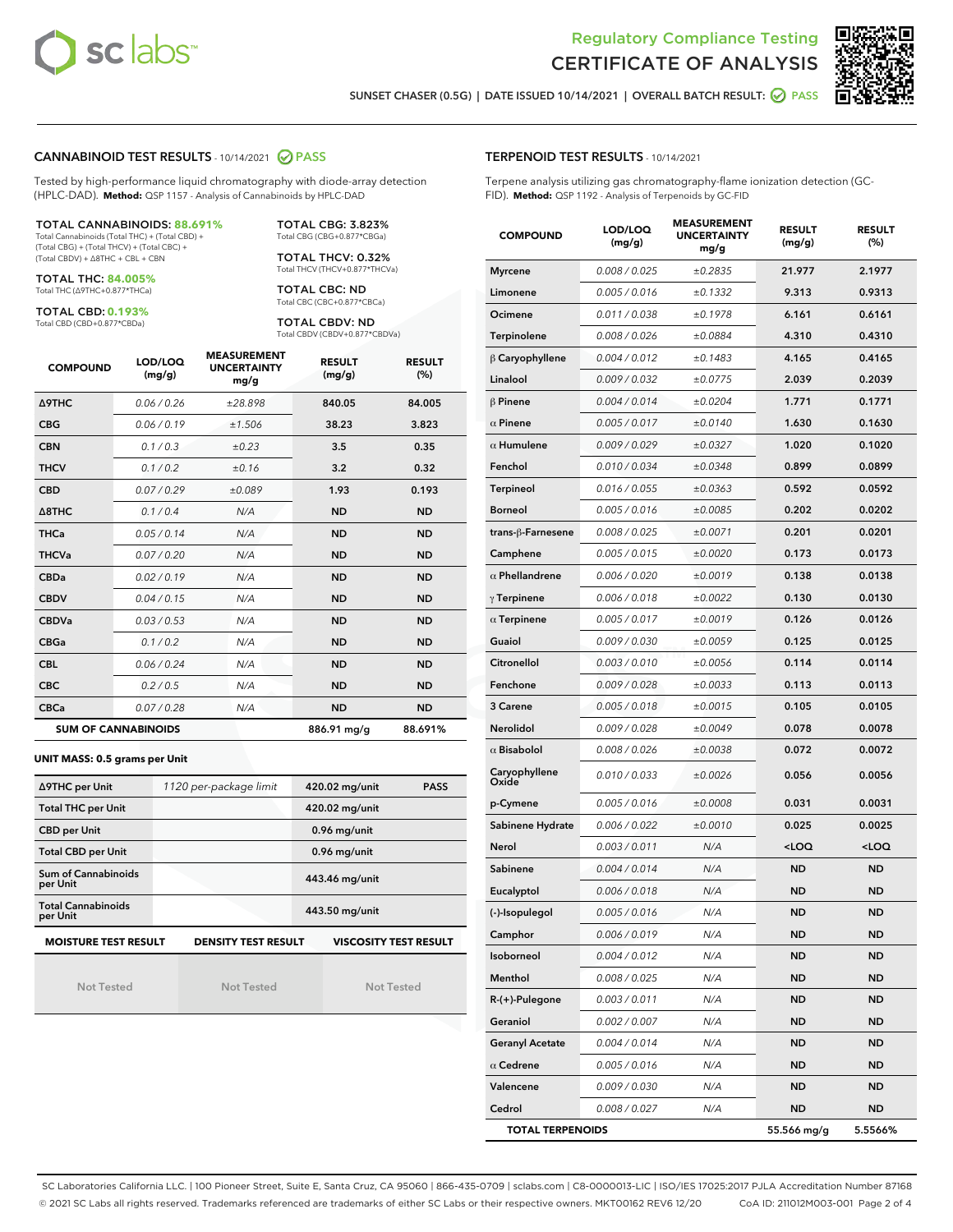



SUNSET CHASER (0.5G) | DATE ISSUED 10/14/2021 | OVERALL BATCH RESULT:  $\bigcirc$  PASS

#### CATEGORY 1 PESTICIDE TEST RESULTS - 10/14/2021 @ PASS

Pesticide and plant growth regulator analysis utilizing high-performance liquid chromatography-mass spectrometry (HPLC-MS) or gas chromatography-mass spectrometry (GC-MS). \*GC-MS utilized where indicated. **Method:** QSP 1212 - Analysis of Pesticides and Mycotoxins by LC-MS or QSP 1213 - Analysis of Pesticides by GC-MS

| Aldicarb<br>0.03 / 0.08<br>$\ge$ LOD<br><b>ND</b><br><b>PASS</b><br>N/A<br>Carbofuran<br>0.02/0.05<br>$>$ LOD<br>N/A<br><b>ND</b><br><b>PASS</b><br>Chlordane*<br>0.03 / 0.08<br>N/A<br><b>ND</b><br><b>PASS</b><br>$\ge$ LOD<br>Chlorfenapyr*<br>0.03/0.10<br>N/A<br><b>ND</b><br><b>PASS</b><br>$\ge$ LOD<br>N/A<br><b>ND</b><br><b>PASS</b><br>Chlorpyrifos<br>0.02 / 0.06<br>$\ge$ LOD<br>0.02 / 0.07<br>N/A<br>Coumaphos<br>$\ge$ LOD<br><b>ND</b><br><b>PASS</b><br>Daminozide<br>0.02 / 0.07<br>N/A<br><b>ND</b><br>$>$ LOD<br><b>PASS</b><br><b>DDVP</b><br>0.03/0.09<br>$\ge$ LOD<br>N/A<br><b>ND</b><br><b>PASS</b><br>(Dichlorvos)<br><b>Dimethoate</b><br>N/A<br><b>PASS</b><br>0.03/0.08<br>$\ge$ LOD<br><b>ND</b><br>0.03/0.10<br>N/A<br><b>ND</b><br><b>PASS</b><br>Ethoprop(hos)<br>$\ge$ LOD<br>0.02/0.06<br>N/A<br>$>$ LOD<br><b>ND</b><br><b>PASS</b><br>Etofenprox<br>0.03/0.08<br>N/A<br><b>ND</b><br>Fenoxycarb<br>$\ge$ LOD<br><b>PASS</b><br>0.03/0.08<br>$>$ LOD<br>N/A<br><b>ND</b><br><b>PASS</b><br>Fipronil<br>0.02 / 0.06<br>N/A<br>Imazalil<br>$\ge$ LOD<br><b>ND</b><br><b>PASS</b><br>Methiocarb<br>0.02 / 0.07<br>$\ge$ LOD<br>N/A<br><b>ND</b><br><b>PASS</b><br>Methyl<br>0.03/0.10<br>N/A<br><b>ND</b><br>$\ge$ LOD<br><b>PASS</b><br>parathion<br>0.03/0.09<br>N/A<br><b>ND</b><br><b>PASS</b><br><b>Mevinphos</b><br>$>$ LOD<br>Paclobutrazol<br>0.02 / 0.05<br>$\ge$ LOD<br>N/A<br><b>ND</b><br><b>PASS</b><br>0.03 / 0.09<br>N/A<br>$\ge$ LOD<br><b>ND</b><br><b>PASS</b><br>Propoxur<br>0.03 / 0.08<br><b>ND</b><br><b>PASS</b><br>Spiroxamine<br>$\ge$ LOD<br>N/A<br>0.03/0.10<br>N/A<br><b>ND</b><br><b>PASS</b><br>Thiacloprid<br>$\ge$ LOD | <b>COMPOUND</b> | LOD/LOQ<br>$(\mu g/g)$ | <b>ACTION</b><br><b>LIMIT</b><br>$(\mu g/g)$ | <b>MEASUREMENT</b><br><b>UNCERTAINTY</b><br>µg/g | <b>RESULT</b><br>$(\mu g/g)$ | <b>RESULT</b> |
|------------------------------------------------------------------------------------------------------------------------------------------------------------------------------------------------------------------------------------------------------------------------------------------------------------------------------------------------------------------------------------------------------------------------------------------------------------------------------------------------------------------------------------------------------------------------------------------------------------------------------------------------------------------------------------------------------------------------------------------------------------------------------------------------------------------------------------------------------------------------------------------------------------------------------------------------------------------------------------------------------------------------------------------------------------------------------------------------------------------------------------------------------------------------------------------------------------------------------------------------------------------------------------------------------------------------------------------------------------------------------------------------------------------------------------------------------------------------------------------------------------------------------------------------------------------------------------------------------------------------------------------------------------------------------------------|-----------------|------------------------|----------------------------------------------|--------------------------------------------------|------------------------------|---------------|
|                                                                                                                                                                                                                                                                                                                                                                                                                                                                                                                                                                                                                                                                                                                                                                                                                                                                                                                                                                                                                                                                                                                                                                                                                                                                                                                                                                                                                                                                                                                                                                                                                                                                                          |                 |                        |                                              |                                                  |                              |               |
|                                                                                                                                                                                                                                                                                                                                                                                                                                                                                                                                                                                                                                                                                                                                                                                                                                                                                                                                                                                                                                                                                                                                                                                                                                                                                                                                                                                                                                                                                                                                                                                                                                                                                          |                 |                        |                                              |                                                  |                              |               |
|                                                                                                                                                                                                                                                                                                                                                                                                                                                                                                                                                                                                                                                                                                                                                                                                                                                                                                                                                                                                                                                                                                                                                                                                                                                                                                                                                                                                                                                                                                                                                                                                                                                                                          |                 |                        |                                              |                                                  |                              |               |
|                                                                                                                                                                                                                                                                                                                                                                                                                                                                                                                                                                                                                                                                                                                                                                                                                                                                                                                                                                                                                                                                                                                                                                                                                                                                                                                                                                                                                                                                                                                                                                                                                                                                                          |                 |                        |                                              |                                                  |                              |               |
|                                                                                                                                                                                                                                                                                                                                                                                                                                                                                                                                                                                                                                                                                                                                                                                                                                                                                                                                                                                                                                                                                                                                                                                                                                                                                                                                                                                                                                                                                                                                                                                                                                                                                          |                 |                        |                                              |                                                  |                              |               |
|                                                                                                                                                                                                                                                                                                                                                                                                                                                                                                                                                                                                                                                                                                                                                                                                                                                                                                                                                                                                                                                                                                                                                                                                                                                                                                                                                                                                                                                                                                                                                                                                                                                                                          |                 |                        |                                              |                                                  |                              |               |
|                                                                                                                                                                                                                                                                                                                                                                                                                                                                                                                                                                                                                                                                                                                                                                                                                                                                                                                                                                                                                                                                                                                                                                                                                                                                                                                                                                                                                                                                                                                                                                                                                                                                                          |                 |                        |                                              |                                                  |                              |               |
|                                                                                                                                                                                                                                                                                                                                                                                                                                                                                                                                                                                                                                                                                                                                                                                                                                                                                                                                                                                                                                                                                                                                                                                                                                                                                                                                                                                                                                                                                                                                                                                                                                                                                          |                 |                        |                                              |                                                  |                              |               |
|                                                                                                                                                                                                                                                                                                                                                                                                                                                                                                                                                                                                                                                                                                                                                                                                                                                                                                                                                                                                                                                                                                                                                                                                                                                                                                                                                                                                                                                                                                                                                                                                                                                                                          |                 |                        |                                              |                                                  |                              |               |
|                                                                                                                                                                                                                                                                                                                                                                                                                                                                                                                                                                                                                                                                                                                                                                                                                                                                                                                                                                                                                                                                                                                                                                                                                                                                                                                                                                                                                                                                                                                                                                                                                                                                                          |                 |                        |                                              |                                                  |                              |               |
|                                                                                                                                                                                                                                                                                                                                                                                                                                                                                                                                                                                                                                                                                                                                                                                                                                                                                                                                                                                                                                                                                                                                                                                                                                                                                                                                                                                                                                                                                                                                                                                                                                                                                          |                 |                        |                                              |                                                  |                              |               |
|                                                                                                                                                                                                                                                                                                                                                                                                                                                                                                                                                                                                                                                                                                                                                                                                                                                                                                                                                                                                                                                                                                                                                                                                                                                                                                                                                                                                                                                                                                                                                                                                                                                                                          |                 |                        |                                              |                                                  |                              |               |
|                                                                                                                                                                                                                                                                                                                                                                                                                                                                                                                                                                                                                                                                                                                                                                                                                                                                                                                                                                                                                                                                                                                                                                                                                                                                                                                                                                                                                                                                                                                                                                                                                                                                                          |                 |                        |                                              |                                                  |                              |               |
|                                                                                                                                                                                                                                                                                                                                                                                                                                                                                                                                                                                                                                                                                                                                                                                                                                                                                                                                                                                                                                                                                                                                                                                                                                                                                                                                                                                                                                                                                                                                                                                                                                                                                          |                 |                        |                                              |                                                  |                              |               |
|                                                                                                                                                                                                                                                                                                                                                                                                                                                                                                                                                                                                                                                                                                                                                                                                                                                                                                                                                                                                                                                                                                                                                                                                                                                                                                                                                                                                                                                                                                                                                                                                                                                                                          |                 |                        |                                              |                                                  |                              |               |
|                                                                                                                                                                                                                                                                                                                                                                                                                                                                                                                                                                                                                                                                                                                                                                                                                                                                                                                                                                                                                                                                                                                                                                                                                                                                                                                                                                                                                                                                                                                                                                                                                                                                                          |                 |                        |                                              |                                                  |                              |               |
|                                                                                                                                                                                                                                                                                                                                                                                                                                                                                                                                                                                                                                                                                                                                                                                                                                                                                                                                                                                                                                                                                                                                                                                                                                                                                                                                                                                                                                                                                                                                                                                                                                                                                          |                 |                        |                                              |                                                  |                              |               |
|                                                                                                                                                                                                                                                                                                                                                                                                                                                                                                                                                                                                                                                                                                                                                                                                                                                                                                                                                                                                                                                                                                                                                                                                                                                                                                                                                                                                                                                                                                                                                                                                                                                                                          |                 |                        |                                              |                                                  |                              |               |
|                                                                                                                                                                                                                                                                                                                                                                                                                                                                                                                                                                                                                                                                                                                                                                                                                                                                                                                                                                                                                                                                                                                                                                                                                                                                                                                                                                                                                                                                                                                                                                                                                                                                                          |                 |                        |                                              |                                                  |                              |               |
|                                                                                                                                                                                                                                                                                                                                                                                                                                                                                                                                                                                                                                                                                                                                                                                                                                                                                                                                                                                                                                                                                                                                                                                                                                                                                                                                                                                                                                                                                                                                                                                                                                                                                          |                 |                        |                                              |                                                  |                              |               |
|                                                                                                                                                                                                                                                                                                                                                                                                                                                                                                                                                                                                                                                                                                                                                                                                                                                                                                                                                                                                                                                                                                                                                                                                                                                                                                                                                                                                                                                                                                                                                                                                                                                                                          |                 |                        |                                              |                                                  |                              |               |

#### CATEGORY 2 PESTICIDE TEST RESULTS - 10/14/2021 @ PASS

| <b>COMPOUND</b>          | LOD/LOQ<br>$(\mu g/g)$ | <b>ACTION</b><br><b>LIMIT</b><br>$(\mu g/g)$ | <b>MEASUREMENT</b><br><b>UNCERTAINTY</b><br>$\mu$ g/g | <b>RESULT</b><br>$(\mu g/g)$ | <b>RESULT</b> |
|--------------------------|------------------------|----------------------------------------------|-------------------------------------------------------|------------------------------|---------------|
| Abamectin                | 0.03/0.10              | 0.1                                          | N/A                                                   | <b>ND</b>                    | <b>PASS</b>   |
| Acephate                 | 0.02/0.07              | 0.1                                          | N/A                                                   | <b>ND</b>                    | <b>PASS</b>   |
| Acequinocyl              | 0.02/0.07              | 0.1                                          | N/A                                                   | <b>ND</b>                    | <b>PASS</b>   |
| Acetamiprid              | 0.02/0.05              | 0.1                                          | N/A                                                   | <b>ND</b>                    | <b>PASS</b>   |
| Azoxystrobin             | 0.02/0.07              | 0.1                                          | N/A                                                   | <b>ND</b>                    | <b>PASS</b>   |
| <b>Bifenazate</b>        | 0.01/0.04              | 0.1                                          | N/A                                                   | <b>ND</b>                    | <b>PASS</b>   |
| <b>Bifenthrin</b>        | 0.02 / 0.05            | 3                                            | N/A                                                   | <b>ND</b>                    | <b>PASS</b>   |
| <b>Boscalid</b>          | 0.03/0.09              | 0.1                                          | N/A                                                   | <b>ND</b>                    | <b>PASS</b>   |
| Captan                   | 0.19/0.57              | 0.7                                          | N/A                                                   | <b>ND</b>                    | <b>PASS</b>   |
| Carbaryl                 | 0.02/0.06              | 0.5                                          | N/A                                                   | <b>ND</b>                    | <b>PASS</b>   |
| Chlorantranilip-<br>role | 0.04/0.12              | 10                                           | N/A                                                   | <b>ND</b>                    | <b>PASS</b>   |
| Clofentezine             | 0.03/0.09              | 0.1                                          | N/A                                                   | <b>ND</b>                    | <b>PASS</b>   |

#### CATEGORY 2 PESTICIDE TEST RESULTS - 10/14/2021 continued

| <b>COMPOUND</b>               | LOD/LOQ<br>(µg/g) | <b>ACTION</b><br><b>LIMIT</b><br>$(\mu g/g)$ | <b>MEASUREMENT</b><br><b>UNCERTAINTY</b><br>µg/g | <b>RESULT</b><br>(µg/g) | <b>RESULT</b> |
|-------------------------------|-------------------|----------------------------------------------|--------------------------------------------------|-------------------------|---------------|
| Cyfluthrin                    | 0.12 / 0.38       | $\overline{c}$                               | N/A                                              | <b>ND</b>               | <b>PASS</b>   |
| Cypermethrin                  | 0.11 / 0.32       | 1                                            | N/A                                              | ND                      | <b>PASS</b>   |
| <b>Diazinon</b>               | 0.02 / 0.05       | 0.1                                          | N/A                                              | ND                      | <b>PASS</b>   |
| Dimethomorph                  | 0.03 / 0.09       | 2                                            | N/A                                              | ND                      | <b>PASS</b>   |
| Etoxazole                     | 0.02 / 0.06       | 0.1                                          | N/A                                              | ND                      | <b>PASS</b>   |
| Fenhexamid                    | 0.03 / 0.09       | 0.1                                          | N/A                                              | <b>ND</b>               | <b>PASS</b>   |
| Fenpyroximate                 | 0.02 / 0.06       | 0.1                                          | N/A                                              | ND                      | <b>PASS</b>   |
| Flonicamid                    | 0.03 / 0.10       | 0.1                                          | N/A                                              | ND                      | <b>PASS</b>   |
| Fludioxonil                   | 0.03 / 0.10       | 0.1                                          | N/A                                              | <b>ND</b>               | <b>PASS</b>   |
| Hexythiazox                   | 0.02 / 0.07       | 0.1                                          | N/A                                              | <b>ND</b>               | <b>PASS</b>   |
| Imidacloprid                  | 0.04 / 0.11       | 5                                            | N/A                                              | ND                      | <b>PASS</b>   |
| Kresoxim-methyl               | 0.02 / 0.07       | 0.1                                          | N/A                                              | <b>ND</b>               | <b>PASS</b>   |
| <b>Malathion</b>              | 0.03 / 0.09       | 0.5                                          | N/A                                              | <b>ND</b>               | <b>PASS</b>   |
| Metalaxyl                     | 0.02 / 0.07       | $\overline{c}$                               | N/A                                              | ND                      | <b>PASS</b>   |
| Methomyl                      | 0.03 / 0.10       | 1                                            | N/A                                              | <b>ND</b>               | <b>PASS</b>   |
| Myclobutanil                  | 0.03 / 0.09       | 0.1                                          | N/A                                              | ND                      | <b>PASS</b>   |
| Naled                         | 0.02 / 0.07       | 0.1                                          | N/A                                              | ND                      | <b>PASS</b>   |
| Oxamyl                        | 0.04 / 0.11       | 0.5                                          | N/A                                              | ND                      | <b>PASS</b>   |
| Pentachloronitro-<br>benzene* | 0.03 / 0.09       | 0.1                                          | N/A                                              | ND                      | <b>PASS</b>   |
| Permethrin                    | 0.04 / 0.12       | 0.5                                          | N/A                                              | ND                      | <b>PASS</b>   |
| Phosmet                       | 0.03 / 0.10       | 0.1                                          | N/A                                              | <b>ND</b>               | <b>PASS</b>   |
| Piperonylbu-<br>toxide        | 0.02 / 0.07       | 3                                            | N/A                                              | ND                      | <b>PASS</b>   |
| Prallethrin                   | 0.03 / 0.08       | 0.1                                          | N/A                                              | <b>ND</b>               | <b>PASS</b>   |
| Propiconazole                 | 0.02 / 0.07       | 0.1                                          | N/A                                              | ND                      | <b>PASS</b>   |
| Pyrethrins                    | 0.04 / 0.12       | 0.5                                          | N/A                                              | ND                      | <b>PASS</b>   |
| Pyridaben                     | 0.02 / 0.07       | 0.1                                          | N/A                                              | ND                      | <b>PASS</b>   |
| Spinetoram                    | 0.02 / 0.07       | 0.1                                          | N/A                                              | <b>ND</b>               | <b>PASS</b>   |
| Spinosad                      | 0.02 / 0.07       | 0.1                                          | N/A                                              | ND                      | <b>PASS</b>   |
| Spiromesifen                  | 0.02 / 0.05       | 0.1                                          | N/A                                              | <b>ND</b>               | <b>PASS</b>   |
| Spirotetramat                 | 0.02 / 0.06       | 0.1                                          | N/A                                              | ND                      | <b>PASS</b>   |
| Tebuconazole                  | 0.02 / 0.07       | 0.1                                          | N/A                                              | ND                      | <b>PASS</b>   |
| Thiamethoxam                  | 0.03 / 0.10       | 5                                            | N/A                                              | <b>ND</b>               | <b>PASS</b>   |
| Trifloxystrobin               | 0.03 / 0.08       | 0.1                                          | N/A                                              | <b>ND</b>               | <b>PASS</b>   |

SC Laboratories California LLC. | 100 Pioneer Street, Suite E, Santa Cruz, CA 95060 | 866-435-0709 | sclabs.com | C8-0000013-LIC | ISO/IES 17025:2017 PJLA Accreditation Number 87168 © 2021 SC Labs all rights reserved. Trademarks referenced are trademarks of either SC Labs or their respective owners. MKT00162 REV6 12/20 CoA ID: 211012M003-001 Page 3 of 4